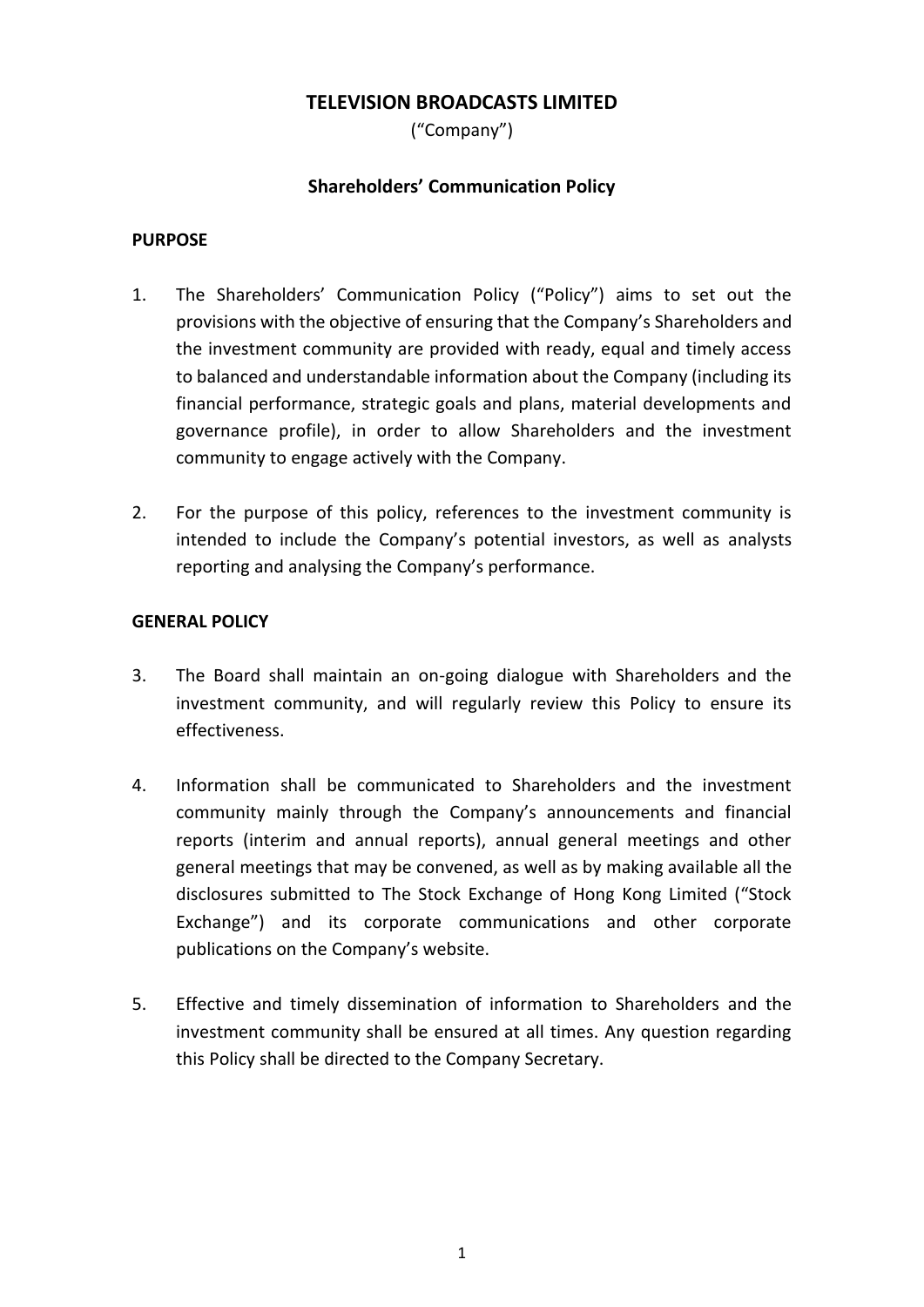#### **COMMUNICATION STRATEGIES**

#### **Shareholders' enquiries**

- 6. Shareholders should direct questions about their shareholdings to the Company's Registrar.
- 7. Shareholders and members of the investment community may at any time make a request for the Company's information to the extent such information is publicly available.
- 8. Shareholders and members of the investment community shall be provided with designated contacts, email addresses and enquiry lines of the Company in order to enable them to make enquiries in respect of the Company.

### **CORPORATE COMMUNICATION \***

- 9. Corporate communication will be provided to Shareholders in plain language and in both English and Chinese to facilitate Shareholders' understanding.
- 10. Shareholders and members of the investment community are encouraged to provide, amongst other things, their contact details and email addresses to the Company in order to facilitate timely and effective communications.
	- \* Corporation Communication refers to any document issued or to be issued by the Company for the information or action of holders of any of its securities, including, but not limited to, directors' report and annual accounts together with a copy of the auditor's report, interim report, notice of meeting, circular and proxy form.

### **CORPORATE WEBSITE**

- 11. Information released by the Company to the Stock Exchange is also posted on the Company's website immediately thereafter. Such information includes reports and financial statements, results announcements, circulars and notices of general meetings and associated explanatory documents etc.
- 12. Press releases issued by the Company will be made available on the Company's website.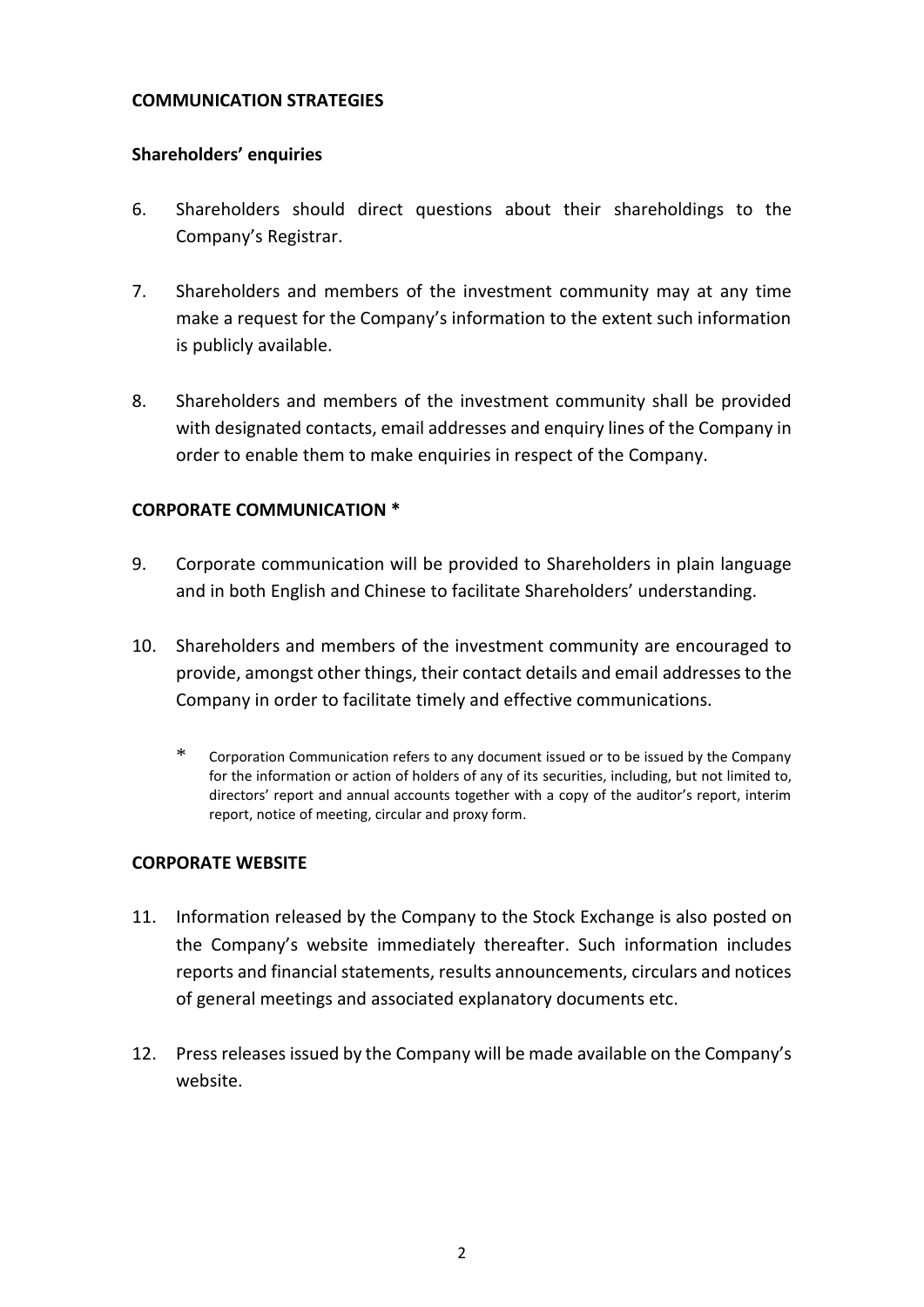#### **SHAREHOLDERS' MEETINGS**

- 13. Shareholders are encouraged to participate in general meetings or to appoint proxies to attend and vote at meetings for and on their behalf if they are unable to attend such meetings.
- 14. Suitable transportation arrangements for attendance of the annual general meetings are in place to encourage participation.
- 15. The process of the Company's general meetings will be monitored and reviewed on a regular basis, and, if necessary, changes will be made to ensure that Shareholders' needs are best served.
- 16. Chairman of the Board, either the chairmen of the Board Committees or their delegates, and members of the Board, the Company's senior management and the Auditor will attend the annual general meetings to address any Shareholders' questions.

### **INVESTMENT MARKET COMMUNICATIONS**

- 17. Investor/analysts briefings and one-on-one meetings shall be arranged in order to facilitate communication between the Company, Shareholders and the investment community.
- 18. Company's Directors and employees who have contacts or dialogues with investors, analysts, media or other interested outside parties are required to strictly comply with the relevant Company's policy.

### **SHAREHOLDER PRIVACY**

19. The Company recognises the importance of Shareholders' privacy and will not in any event disclose Shareholders' information without their consent, unless required to do so by law.